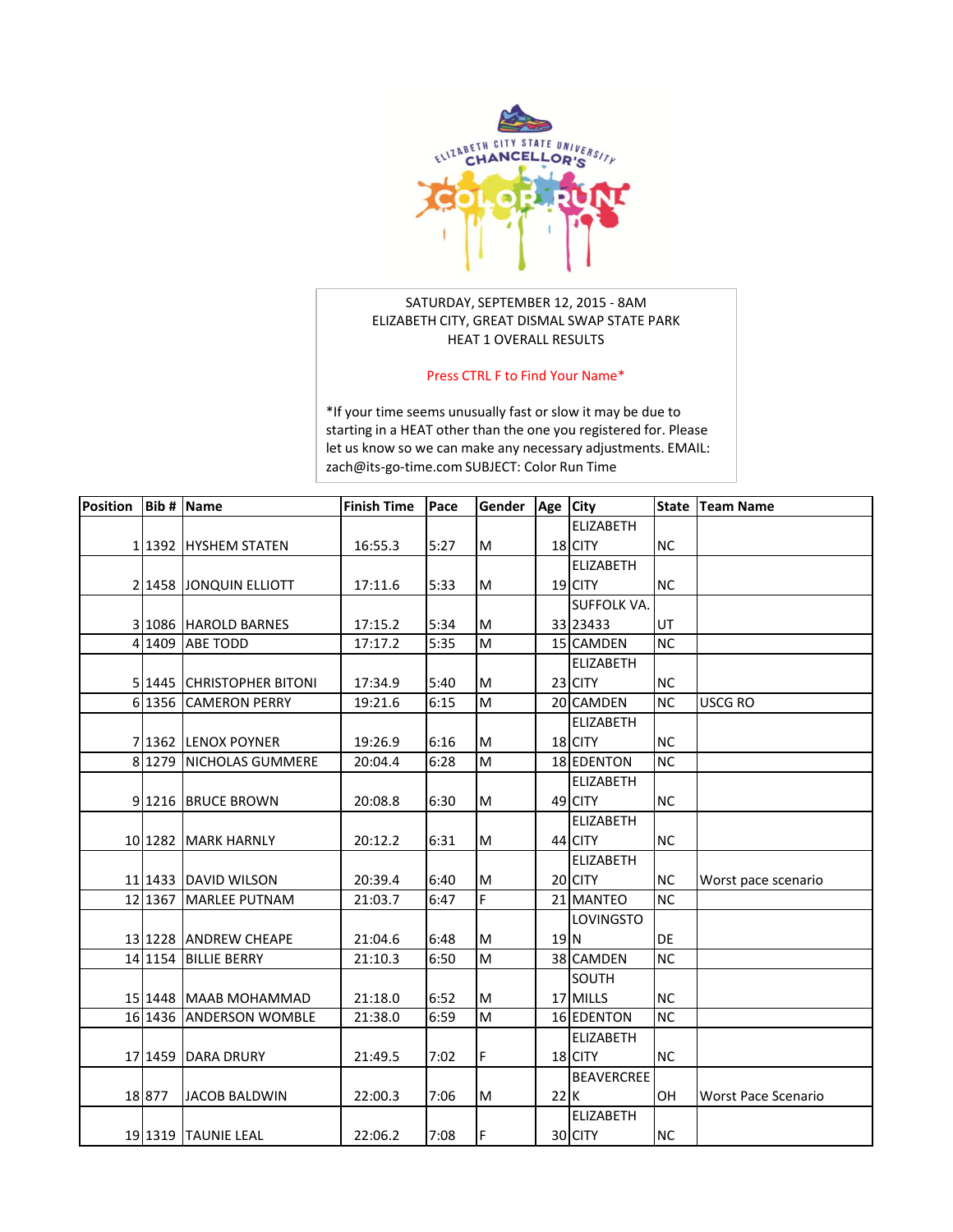|      |                                                |         |       |     |      | <b>FAYETTEVILL</b> |           |                            |
|------|------------------------------------------------|---------|-------|-----|------|--------------------|-----------|----------------------------|
|      | 20 1085 QUALNIC BARKSDALE                      | 22:24.4 | 7:14  | F   | 20E  |                    | <b>NC</b> | <b>ROTC Vikings</b>        |
|      | 21 1292 CODY HOGGE                             | 22:37.2 | 7:18  | M   |      | 21 CAMDEN          | <b>NC</b> | <b>USCG RO</b>             |
| 2254 | <b>DEMETRIUS ADAMS</b>                         | 22:41.6 | 7:19  | M   |      | 20 GATESVILLE      | <b>NC</b> |                            |
|      | 23 1462 CURTIS BARNES                          | 23:05.6 | 7:27  | M   |      | 38 BOWIE           | <b>MD</b> |                            |
|      |                                                |         |       |     |      | <b>ELIZABETH</b>   |           |                            |
|      | 24 1447 CHRIS CLART                            | 25:04.9 | 8:05  | M   |      | 25 CITY            | <b>NC</b> |                            |
|      |                                                |         |       |     |      | <b>ELIZABETH</b>   |           |                            |
|      | 25 1373 KYLA ROBINSON                          | 25:13.6 | 8:08  | F   |      | 38 CITY            | <b>NC</b> |                            |
|      |                                                |         |       |     |      | <b>ELIZABETH</b>   |           |                            |
|      | 26 1261 TOMMY FINLEY                           | 25:20.8 | 8:10  | M   |      | 50 CITY            | <b>NC</b> |                            |
|      |                                                |         |       |     |      | <b>ELIZABETH</b>   |           |                            |
|      | 27 1423 ERIC WEIL                              | 25:32.5 | 8:14  | M   |      | 62 CITY            | <b>NC</b> |                            |
|      |                                                |         |       |     |      | <b>ELIZABETH</b>   |           |                            |
|      | 28 1450 SARAH DOUGLAS                          | 25:47.2 | 8:19  | F   |      | 36 CITY            | <b>NC</b> |                            |
|      |                                                |         |       |     |      | <b>ELIZABETH</b>   |           |                            |
|      | 29 1259 EMMA FINLEY                            | 26:02.6 | 8:24  | F   |      | 19 CITY            | <b>NC</b> |                            |
|      |                                                |         |       |     |      | <b>ELIZABETH</b>   |           |                            |
|      |                                                |         | 8:27  | M   |      | 38 CITY            | <b>NC</b> |                            |
|      | 30 1444 VARICK TAYLOR<br>31 1377 SUMMER SAWYER | 26:12.4 | 8:31  | F   |      | 36 CAMDEN          | <b>NC</b> |                            |
|      |                                                | 26:23.0 |       |     |      |                    |           |                            |
|      |                                                |         |       |     |      | <b>ELIZABETH</b>   |           |                            |
|      | 32 1290 MICHELLE HENNING                       | 26:39.3 | 8:36  | F   |      | 40 CITY            | <b>NC</b> | Team Domin8                |
|      |                                                |         |       |     |      | SOUTH              |           |                            |
|      | 33 1344 MOMEN MOHAMMAD                         | 26:50.9 | 8:39  | M   |      | 21 MILLS           | <b>NC</b> |                            |
|      |                                                |         |       |     |      | SOUTH              |           |                            |
|      | 34 1440 MOHAMMAD ZEIDAN                        | 26:53.5 | 8:40  | M   |      | 19 MILLS           | <b>NC</b> |                            |
|      |                                                |         |       |     |      | SOUTH              |           |                            |
|      | 35 1232 JENNA COFFEY                           | 27:16.0 | 8:48  | F   |      | 29 MILLS           | <b>NC</b> |                            |
|      |                                                |         |       |     |      | <b>ELIZABETH</b>   |           |                            |
|      | 36 1451 NANCY WALLACE                          | 27:52.6 | 8:59  | F   |      | 68 CITY            | <b>NC</b> |                            |
|      |                                                |         |       |     |      |                    |           |                            |
|      | 37 1310 EMILY KUKACKA                          | 28:06.1 | 9:04  | F   |      | 19 JARVISBURG      | <b>NC</b> |                            |
|      |                                                |         |       |     |      | <b>ELIZABETH</b>   |           |                            |
|      | 38 1360 SARAH PORTER                           | 28:06.5 | 9:04  | F   |      | 28 CITY            | <b>NC</b> |                            |
|      | 39 1288 CHARLY HENGEN                          | 28:11.4 | 9:05  | F   |      | 36 CAMDEN          | <b>NC</b> | Coast Guard                |
|      |                                                |         |       |     |      | PORTSMOUT          |           |                            |
|      | 40 1213 SCOTT BRADSHAW                         | 28:42.8 | 9:15  | M   | 48 H |                    | <b>VA</b> |                            |
|      |                                                |         |       |     |      | <b>ELIZABETH</b>   |           |                            |
|      | 41 1357 LAUREN PERRY                           | 29:11.1 | 9:25  | F   |      | 21 CITY            | <b>NC</b> | <b>USCG</b>                |
|      | 42 1325 KYLE LOMBARD                           | 29:48.5 | 9:37  | M   |      | 18 SUFFOLK         | VA        | <b>USCG RO</b>             |
|      | 43 1363 GABRIEL PRATT                          | 30:32.6 | 9:51  | F   |      | 18 MOYOCK          | <b>NC</b> |                            |
|      |                                                |         |       |     |      | <b>ELIZABETH</b>   |           |                            |
|      | 44 1341 JEFF MILLS                             | 31:58.6 | 10:19 | M   |      | 77 CITY            | <b>NC</b> |                            |
|      |                                                |         |       |     |      | <b>ELIZABETH</b>   |           |                            |
|      | 45 1452 REBECCA SEAMAN                         | 32:11.9 | 10:23 | IF. |      | 55 CITY            | <b>NC</b> |                            |
|      |                                                |         |       |     |      | <b>ELIZABETH</b>   |           |                            |
|      | 46 1332 JOSHUA MCCOY                           | 33:51.1 | 10:55 | M   |      | 21 CITY            | <b>NC</b> |                            |
|      | 47 1359 DWAYNE PONTON                          | 33:55.6 | 10:56 | M   |      | 21 GASTON          | <b>NC</b> |                            |
|      |                                                |         |       |     |      | <b>ELIZABETH</b>   |           |                            |
|      | 48 1453 KALETHIA HARRIS                        | 36:31.9 | 11:47 | lF. |      | 15 CITY            | <b>NC</b> |                            |
|      | 49 1420 BRITNEY WEBB                           | 36:34.0 | 11:48 | F   |      | 22 MOYOCK          | NC        | U.S Coast guard recruiting |
|      | 50 1324 KAYLEY LEWIS                           | 37:26.4 | 12:05 | F   |      | 19 CAMDEN          | <b>NC</b> |                            |
|      |                                                |         |       |     |      | ELIZABETH          |           |                            |
|      | 51 1334 EMILY MCPETERS                         | 38:57.7 | 12:34 | I۴  |      | 25 CITY            | NC        | Got The Runs               |
|      |                                                |         |       |     |      |                    |           |                            |